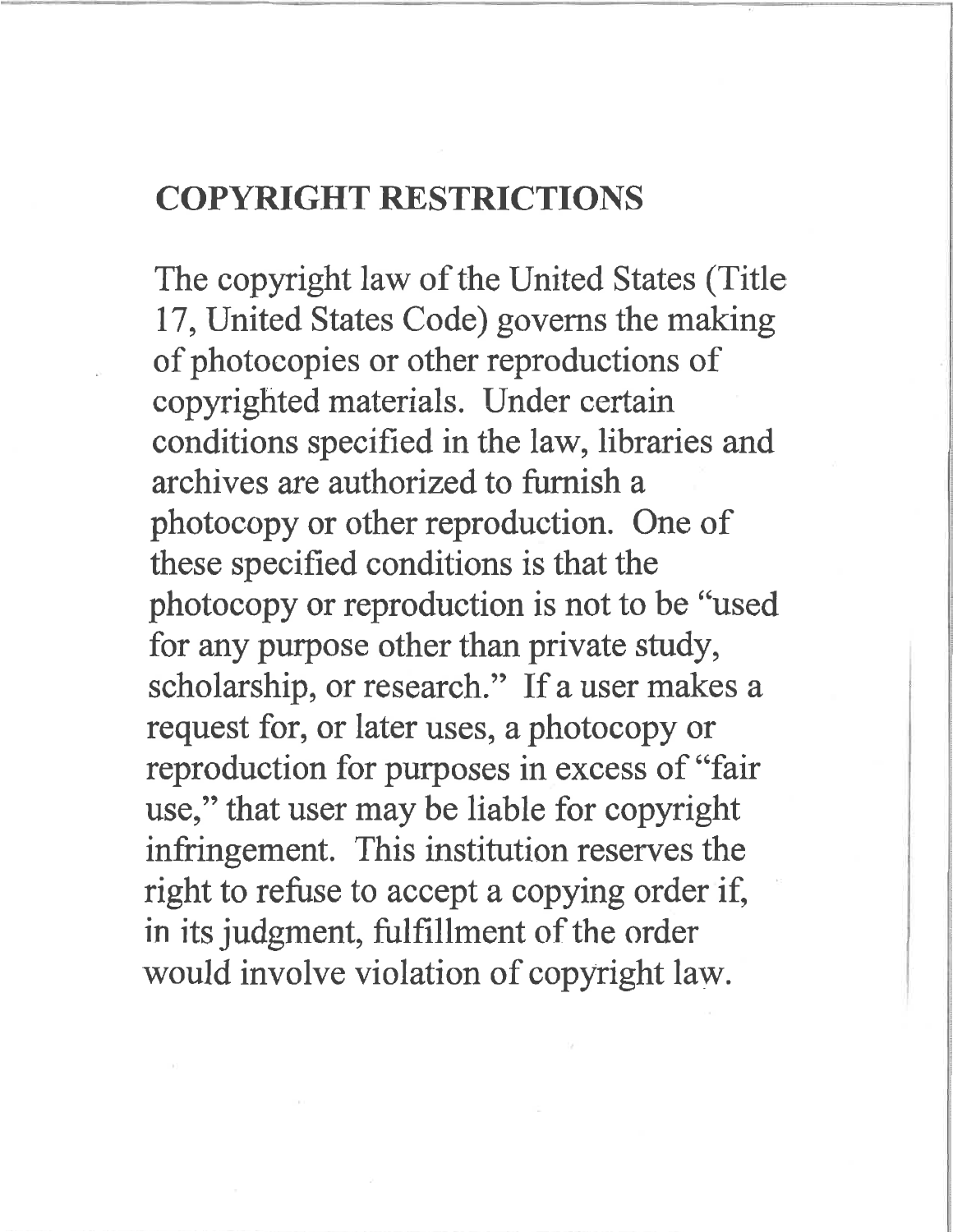# **Letters to the Editor**

## The Use of Fluoxetine and Buspirone for Treatment-Refractory Depersonalization Disorder

Sir: Depersonalization disorder has been recognized as a disabling condition that is often resistant to treatment. Torch<sup>1</sup> has described that phenomenologically it shares several important features with obsessive-compulsive disorder. Subsequently, a common serotonergic basis for the two disorders has been proposed, based on similar clinical and biological findings and a common favorable therapeutic response to 5-HT reuptake blockers as reported by Hollander et al. $2.3$  and Moes et al.

We hereby describe the usefulness of serotonergic drugs in a patient with depersonalization disorder who was resistant to several medication trials, but whose depersonalization and derealization symptoms improved with a combination of fluoxetine and buspirone. This is. to our knowledge, one of the few reported cases of depersonalization disorder responding to fluoxetine.

*Case report.* Ms. A, a 21-year-old medical student with a childhood history of febrile convulsions at I year of age, presented with an illness of I year's duration characterized by continuous and multiple depersonalization and derealization phenomena. There was no history of past or present substance abuse. Depersonalization symptoms included the sense that she was an observer of her own actions, an inability to feel any emotions, altered bodily sensations including the feeling that something was pushing out of her head, and feeling that her body parts were detached and that her internal world was unreal. Derealization symptoms included a disturbed perception that the environment had a foggy appearance and people and trees had changed shape and color. Ms. A had severe anxiety related to these symptoms that disrupted her social life. She felt sad and hopeless and reported having disturbed sleep and appetite, which were secondary to the intense psychic experiences and the severe anxiety.

DSM-III-R criteria for depersonalization disorder were met as Ms. A felt detached from her mental processes, her reality testing was intact, the symptoms were persistent and severe, and the depersonalization was predominant and not secondary to another disorder. She did not, however, meet DSM-III-R criteria for a primary anxiety or depressive disorder. Ms. A's prior course of treatment included successive trials of alprazolam 3 mg/day for 1 month, dothiepin 150 mg/day for 6 weeks, and a combination of imipramine 150 mg/day and nitrazepam 10 mg/day for 4 weeks. The doses of antidepressants could not be raised further because of disabling anticholinergic side effects. Her mood improved with the antidepressants, but the distorted perceptions did not change. Results of her initial physical examination and laboratory studies were unremarkable, and her electroencephalogram was normal.

Treatment at our clinic was initiated with fluoxetine 20 mg/ day, which was gradually increased to a dose of 60 mg/day. Ms. A tolerated this dose without significant adverse effects. She reported about a 50% reduction in the depersonalization and derealization phenomena at 40 mg/day of fluoxetine, which was reached within 4 weeks. There was only a marginal further improvement with 60 mg/day of fluoxetine, even after 2 weeks at that dose level.

Buspirone 10 mg/day was added after 2 months in view of the anxiety, which remained unchanged, and also to augment Ms. A's response to fluoxetine. The dose of buspirone was increased to 20 mg/day in 2 weeks. After another month of combined treatment, Ms. A had a marked reduction (80%) in the depersonalization symptoms and a total resolution of anxiety. This improvement was maintained for 6 months of follow-up, and Ms. A has been able to undertake all of her daily activities since the complete resolution of the depersonalization symptoms.

This patient undoubtedly benefited from treatment with a combination of fluoxetine and buspirone, which is consistent with earlier reports. $23.5$  In addition to the anxiolytic effects of buspirone, a  $5-HT_1$  agonist, its augmenting effect in the current case may be analogous to similar improvement seen in cases of obsessive-compulsive disorder where it has been used to augment the effects of fluoxetine.<sup>6</sup>

Further research with different samples of patients who have depersonalization disorder is required to cross-validate the findings of this case of therapeutic response.

#### **REFERENCES**

- I. Torch EM. Review of the relationship between obsession and depersonalization, Acta Psychiatr Scand 1978;58:191-198
- 2. Hollander E. Scrotonergic drugs and the treatment of disorders related to obsessive compulsive disorder. In: Pato M. Zohar J, eds, Current Treatments of Obsessive-Compulsive Disorder. Washington, DC: American Psychiatric Press; 1991:173-191
- 3. Hollander E, Liebowitz MR, Decaria C, et al. Treatment of depersonalization with serotonin reuptake blockers. J Clin Psychopharmacol 1990;10:200-203
- 4. Moes M. Maes L. Suy E. Symptom profiles of biological markers in depression: a multivariate study. Psychoneuroendocrinology 1990; 15: 29-37
- 5. Hollander E. Canasco JL, Muller LS, et al. Left hemispheric activation in depersonalization disorder: a case report. Bioi Psychiatry 1992;31: 1157-1162
- 6. Jenike MA, Baer L, Buttolph L. Buspirone augmentation of fluoxetine in patients with obsessive compulsive disorder. J Clin Psychiatry 1991; 52:13-14

Sarvath Abbas, M.B.B.S., D.N.B. Prabha S. Chandra, M.B.B.S., M.D. Mona Srivastava, M.B.B.S. Bangalore, India

## Risperidone and Tardive Dyskinesia: A Case Report

Sir: We report a case of tardive dyskinesia arising during the course of treatment with the new antipsychotic risperidone. To our knowledge there have been no previous published reports of tardive dyskinesia that has started during treatment with this medication, which has recently been approved for use in the United States.

*Case report.* Ms. A, a 28-year-old single white woman with 2 years of college education, had a 6-year history of psychosis. She had worked for <sup>1</sup> year until the age of 22 years, when she became increasingly socially isolated and depressed. She also came to believe that she was being watched by the television. A combination of a tricyclic antidepressant and the low-potency antipsychotic thioridazine was prescribed. Her first hospitalization occurred at age 24, when she was experiencing auditory hallucinations. She was started on haloperidol 10 mg/day, chlorpromazine 300 mg/day, and flupenthixol 20 mg i.m. weekly. This combination controlled her positive symptoms. It was gradually reduced until she was taking only haloperidol 10 mg/